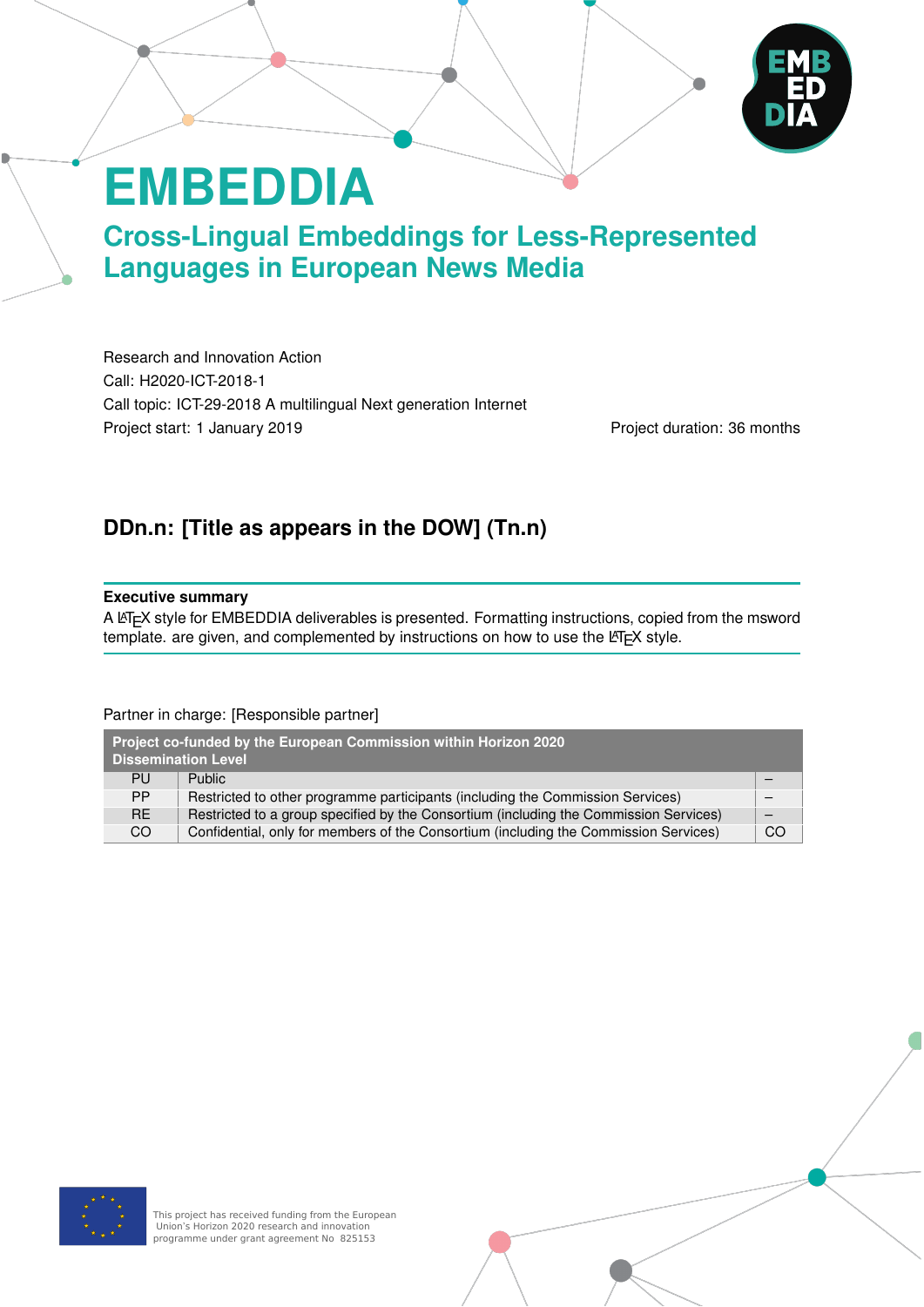

#### **Deliverable Information**

| Document administrative information |                                                                      |  |  |
|-------------------------------------|----------------------------------------------------------------------|--|--|
| Project acronym:                    | <b>EMBEDDIA</b>                                                      |  |  |
| Project number:                     | 825153                                                               |  |  |
| Deliverable number:                 | Dn.n                                                                 |  |  |
| Deliverable full title:             | [Title as appears in the DOW]                                        |  |  |
| Deliverable short title:            | <b>Short Title</b>                                                   |  |  |
| Document identifier:                | EMBEDDIA-Dnn-Short Title-Tnn-[Draft, v1.0, v2.0, Final version]-vn.n |  |  |
| Lead partner short name:            | [Responsible partner]                                                |  |  |
| Report version:                     | vn.n                                                                 |  |  |
| Report submission date:             | dd/mm/yyyy                                                           |  |  |
| <b>Dissemination level:</b>         | <b>CO</b>                                                            |  |  |
| Nature:                             | [Report, Prototype, Other]                                           |  |  |
| Lead $author(s)$ :                  | Names of co-authors (partners short names)                           |  |  |
| $Co$ -author $(s)$ :                | Names of co-authors (partners short names)                           |  |  |
| Status:                             | [Draft, v1.0, v2.0, Final version]                                   |  |  |

The EMBEDDIA Consortium partner responsible for this deliverable has addressed all comments received. Changes to this document are detailed in the change log table below.

#### **Change log**

| <b>Date</b> | <b>Version</b><br>number | <b>Author/Editor</b>      | <b>Summary of changes made</b>       |
|-------------|--------------------------|---------------------------|--------------------------------------|
| dd/mm/yyyy  | V1.0                     | Name (Partner short name) | Draft report template                |
| $\cdots$    |                          | $\cdots$                  |                                      |
|             |                          |                           |                                      |
| 12/01/2019  | v(0.1)                   | S Luz (UEDIN)             | Created template                     |
| dd/mm/yyyy  | v1.0                     | Name (Partner short name) | Report quality checked and finalised |
| dd/mm/yyyy  | v1.0                     | Name (Partner short name) | Report submitted                     |
|             |                          |                           |                                      |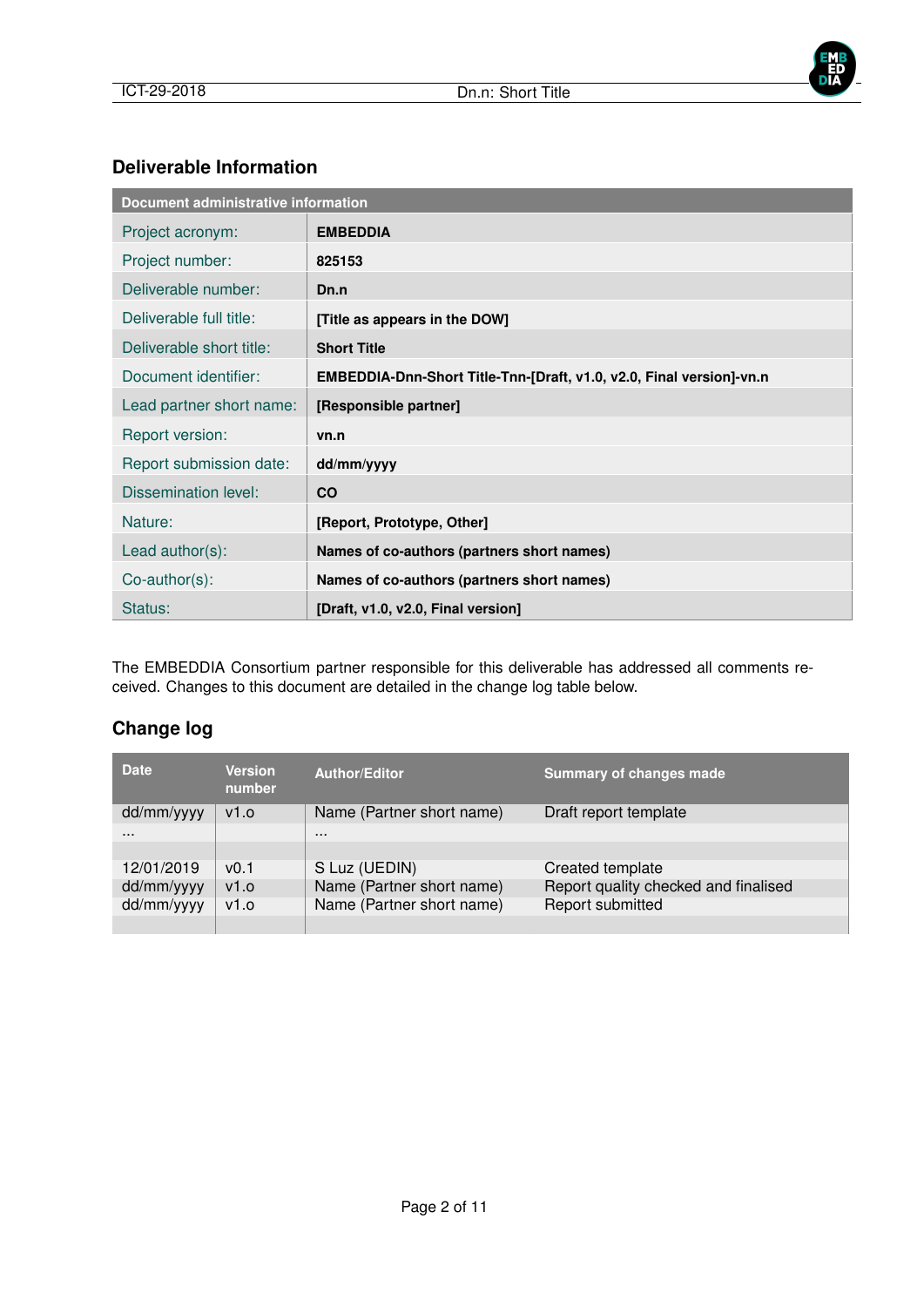

# **Table of Contents**

| 2.             |     |  |
|----------------|-----|--|
| 3 <sub>1</sub> |     |  |
|                |     |  |
| 5.             |     |  |
|                | 5.1 |  |
|                | 5.2 |  |
|                | 5.3 |  |
|                | 54  |  |
|                | 55  |  |
|                | 56  |  |
|                | 57  |  |
| 6.             |     |  |
| 7.             |     |  |
| 8.             |     |  |
|                |     |  |

# **List of abbreviations**

EC European Commission<br>DoA Description of Action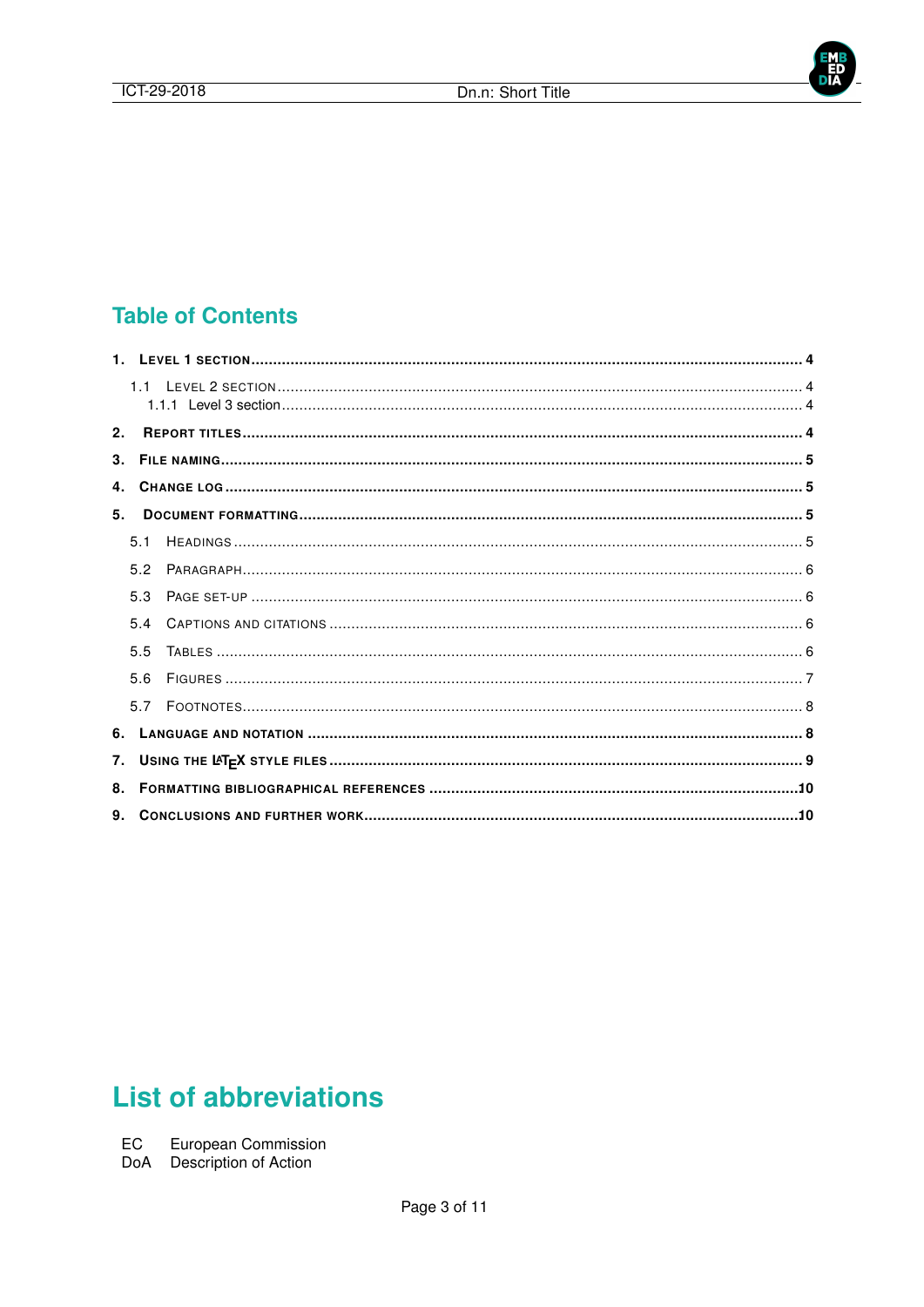

# **1 Level 1 section**

Lorem ipsum dolor sit amet, consectetuer adipiscing elit. Ut purus elit, vestibulum ut, placerat ac, adipiscing vitae, felis. Curabitur dictum gravida mauris. Nam arcu libero, nonummy eget, consectetuer id, vulputate a, magna. Donec vehicula augue eu neque. Pellentesque habitant morbi tristique senectus et netus et malesuada fames ac turpis egestas. Mauris ut leo. Cras viverra metus rhoncus sem. Nulla et lectus vestibulum urna fringilla ultrices. Phasellus eu tellus sit amet tortor gravida placerat. Integer sapien est, iaculis in, pretium quis, viverra ac, nunc. Praesent eget sem vel leo ultrices bibendum. Aenean faucibus. Morbi dolor nulla, malesuada eu, pulvinar at, mollis ac, nulla. Curabitur auctor semper nulla. Donec varius orci eget risus. Duis nibh mi, congue eu, accumsan eleifend, sagittis quis, diam. Duis eget orci sit amet orci dignissim rutrum.

### **1.1 Level 2 section**

Lorem ipsum dolor sit amet, consectetuer adipiscing elit. Ut purus elit, vestibulum ut, placerat ac, adipiscing vitae, felis. Curabitur dictum gravida mauris. Nam arcu libero, nonummy eget, consectetuer id, vulputate a, magna. Donec vehicula augue eu neque. Pellentesque habitant morbi tristique senectus et netus et malesuada fames ac turpis egestas. Mauris ut leo. Cras viverra metus rhoncus sem. Nulla et lectus vestibulum urna fringilla ultrices. Phasellus eu tellus sit amet tortor gravida placerat. Integer sapien est, iaculis in, pretium quis, viverra ac, nunc. Praesent eget sem vel leo ultrices bibendum. Aenean faucibus. Morbi dolor nulla, malesuada eu, pulvinar at, mollis ac, nulla. Curabitur auctor semper nulla. Donec varius orci eget risus. Duis nibh mi, congue eu, accumsan eleifend, sagittis quis, diam. Duis eget orci sit amet orci dignissim rutrum.

#### **1.1.1 Level 3 section**

Lorem ipsum dolor sit amet, consectetuer adipiscing elit. Ut purus elit, vestibulum ut, placerat ac, adipiscing vitae, felis. Curabitur dictum gravida mauris. Nam arcu libero, nonummy eget, consectetuer id, vulputate a, magna. Donec vehicula augue eu neque. Pellentesque habitant morbi tristique senectus et netus et malesuada fames ac turpis egestas. Mauris ut leo. Cras viverra metus rhoncus sem. Nulla et lectus vestibulum urna fringilla ultrices. Phasellus eu tellus sit amet tortor gravida placerat. Integer sapien est, iaculis in, pretium quis, viverra ac, nunc. Praesent eget sem vel leo ultrices bibendum. Aenean faucibus. Morbi dolor nulla, malesuada eu, pulvinar at, mollis ac, nulla. Curabitur auctor semper nulla. Donec varius orci eget risus. Duis nibh mi, congue eu, accumsan eleifend, sagittis quis, diam. Duis eget orci sit amet orci dignissim rutrum.

# **2 Report titles**

Deliverables have a title that is defined in the DoA. This title is referred to as the full title of the deliverable. Please stick to the official spelling. It has turned out useful to also have a short title (max 60 characters) for each deliverable, as it can be cumbersome if one always has to use the full title.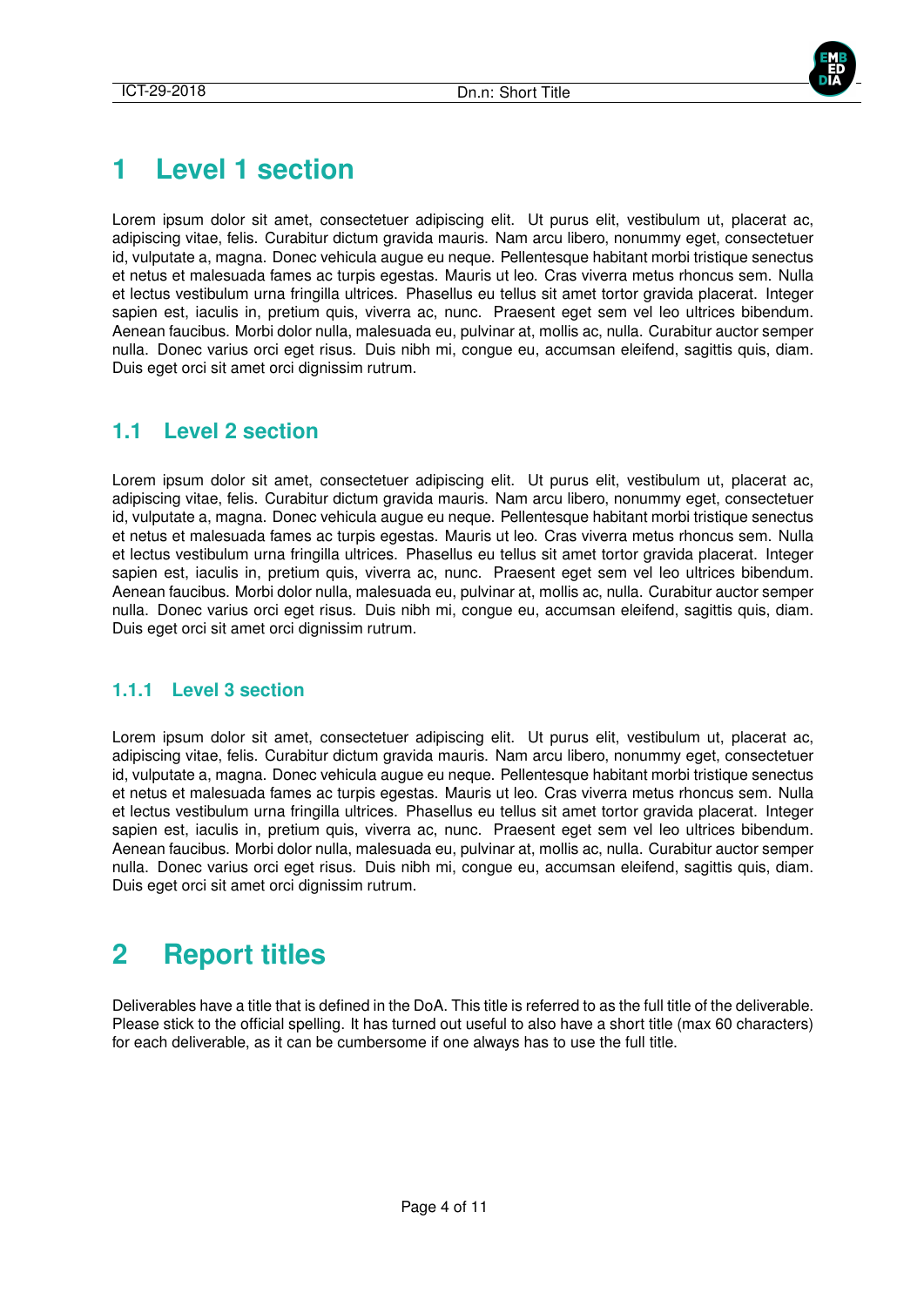# **3 File naming**

The project will generate many documents (deliverable reports) and versions of these reports. It is beneficial to consistently use an agreed file naming format.

EMBEDDIA-Dnn-ShortTitle-Status-vn.n.Extension

- Notice the hyphen between the various elements of the file name.
- **EMBEDDIA**: Each EMBEDDIA report should be preceded by the project acronym. Notice, there is only one corect spelling of the acronym: 'EMBEDDIA'.
- **Dn.n**: Indicates the deliverable identifier, e.g., 'D34' for 'D3.4' following the numbering of the DoA (part A of annex 1 of the grant agreement). Notice, there is no dot between the two parts of the deliverable number.
- **ShortTitle**: This should be based on the formal short title of deliverables but 'contracted' into a single (no spaces) character string using Java class naming convention, e.g., 'ExploitationPlan', or 'ProjectWebSite'. Avoid underscore, space and other unusual characters.
- **Tn.n**: Indicates the task identifier, e.g., 'T34' for 'T3.4' following the numbering of the DoA.
- **Status**: draft = Draft version indicates that the drafting of the report is in progress; final = final version as checked and updated by the reviewers/WP leader/quality manager; submitted = submitted version as submitted to the EC by the project coordinator/administrator.
- **vn.n**: The version of the report starting from v1.0.
- **Extension**: File extension, e.g., 'docx' for Microsoft Word and 'pdf' for Portable Document Format.

Examples:

- EMBEDDIA-D82-InternalCommunication-T82-draft-v1.0.docx
- EMBEDDIA-D84-QualityAssurancePlan-T84-submitted.pdf

# **4 Change log**

The Change log is there to keep track of the changes made to the document. Whenever changes are made to the doc, a new version should be created and the changes should be briefly summarized in the Change log. We anticipate a minimum of three phases of Change Log entries. (1) The researcher responsible for the given Deliverable enters the changes as he/she develops the document. (2) The two reviewers and the Quality Manager register the changes made in the quality assurance phase. Once the responsible researcher passes the report on to the Project Coordinator/Administrator, the status should be changed from 'draft' to 'final'. (3) The Project Coordinator/Administrator submits the report to the EC, the status should be changed from 'final' to 'submitted'.

# **5 Document formatting**

### **5.1 Headings**

Like in many journals and books, it is a good practice not to use more than 3 levels of headings. If you really need more, then by all means do so, but you may first consider how to structure the document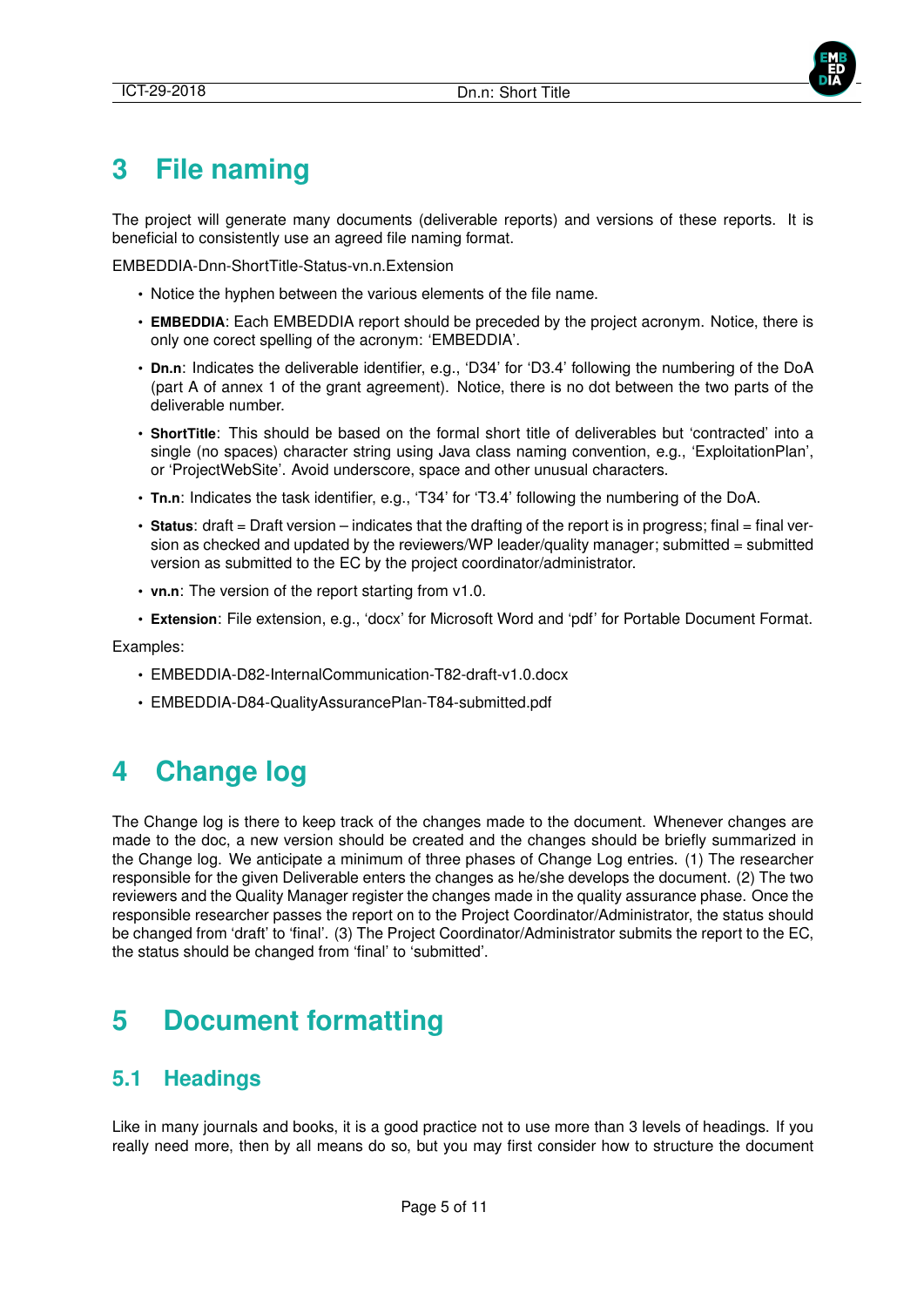



with a maximum of three heading levels.

Use the following capitalization style for all headings: 'Text text text text'

Only first term is capitalized (unless, of course, English grammar capitalization require otherwise) and do not use a full stop at the end.

# **5.2 Paragraph**

The paragraphs are separated by an empty line (not by ad hoc spacing). Each plain paragraph has the style Text (not the default Normal) which has the following main formatting features:

- Style: Arial
- Font size: 10 pt (notice, the Executive summary has also font size 10 pt)
- Alignment: Justified
- Spacing: 1.2 lines

# **5.3 Page set-up**

Format: A4 Left and right margins: 2.54 cm Top and bottom margins: 2.00 cm.

# **5.4 Captions and citations**

Use the following for captions and cross referencing:

- 'Table 1' for tables, not 'table 1' or 'Tab. 1', etc.
- 'Figure 1' for figures, not 'figure 1' or 'Fig. 1', etc.
- 'Section 1.1.1' to cross-reference other sections, not 'section 1.1.1' or 'S. 1.1.1', etc

Do not abbreviate the word 'Equation' to 'eq', 'Eqn', etc.

Table captions should be placed above the table and figure captions should be placed below the figure. The captions should succinctly describe the content of the table or figure.

#### **5.5 Tables**

Producing informative tables is not easy. Avoid grid lines around each table cells (typical for people with little experience in drafting technical papers). The table below (Table 1) is a good example how tables should look like. Make sure that caption appears on the same page as the table. The table caption is above the table!

The table caption should follow the sentence style layout and end with a full stop. The caption as well as the table should be centred.

The table caption is bold, Arial style, font size 9 pt, 6 pt space before and after, keep with next (making sure that the table and the caption stick together).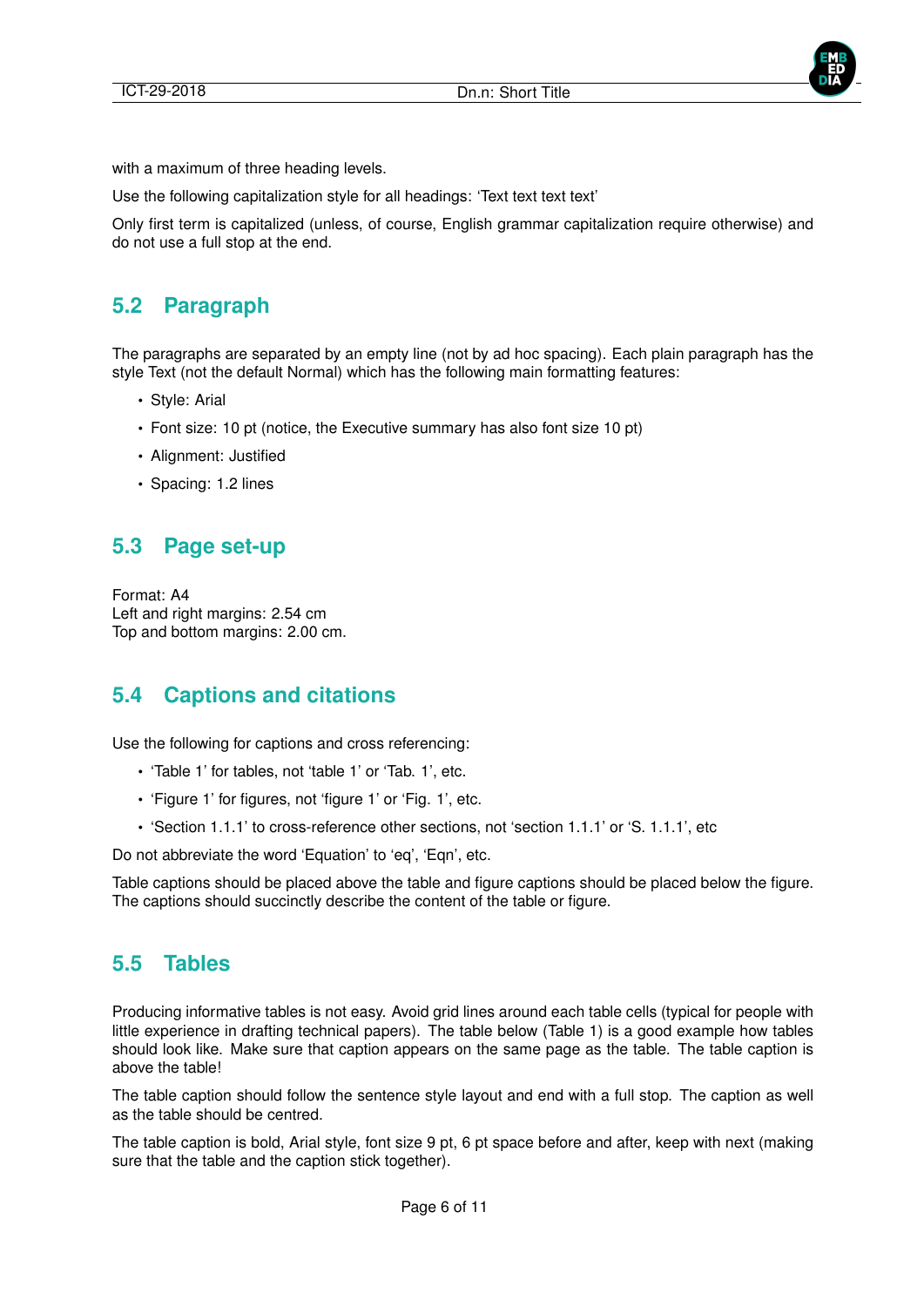

Each table must be introduced in the deliverable text. Make sure that cross references to tables are correct before submitting the deliverable.

|  |  | Table 1: Summary of properties of different modeling formalisms. The table below is inserted as graphic. |
|--|--|----------------------------------------------------------------------------------------------------------|
|  |  |                                                                                                          |

|             | Static $(s)$ ,<br>dynamic(d) | Discrete $(d)$ ,<br>continuous(c) | Deterministic $(d)$ ,<br>stochastic $(s)$ | Qualitative $\left( ql\right)$ ,<br>quantitative $(qn)$ | Coarse $(c)$ , average $(a)$ ,<br>fine (f) grained |
|-------------|------------------------------|-----------------------------------|-------------------------------------------|---------------------------------------------------------|----------------------------------------------------|
| DG          | s                            |                                   |                                           | q.                                                      |                                                    |
| BYN         | $\mathbf{s}^{\mathbf{a}}$    | d,c                               |                                           | qn                                                      |                                                    |
| <b>BNN</b>  |                              |                                   |                                           | q.                                                      |                                                    |
| <b>GLN</b>  |                              |                                   |                                           | qІ                                                      |                                                    |
| <b>NLDE</b> |                              |                                   |                                           | qn                                                      | a,t                                                |
| <b>PLDE</b> |                              |                                   |                                           | ql,qn <sup>c</sup><br>ド                                 | a                                                  |
| QDE         |                              |                                   |                                           | qI                                                      | a,f                                                |
| PDE         |                              | $\alpha$                          |                                           | qn                                                      | a,f                                                |
| <b>SME</b>  |                              |                                   |                                           | qn                                                      |                                                    |
| R           |                              |                                   |                                           | qı                                                      | a,t                                                |

<sup>a</sup>Generalization to dynamic Boolean networks is possible.

<sup>b</sup>Spatial dimension is often discretized.

<sup>c</sup>Qualitative analysis of models is possible.

The same (simplified) table using the LATEX table feature is shown below (Table 2).

#### Table 2: Summary of properties of different modeling formalisms. The table below is produced using LATEX's table **environment.**

|            | <b>Static</b> |     | Discrete Deterministic Qualitative |    | Coarse |
|------------|---------------|-----|------------------------------------|----|--------|
| DG         |               |     |                                    |    |        |
| <b>BYN</b> |               | d.c |                                    | an |        |
| <b>BNN</b> |               |     |                                    |    |        |
| ำเพ        |               |     |                                    | an | a.     |

#### **5.6 Figures**

Good figures/diagrams are even more difficult to produce than tables. Figures should contain legends explaining the symbols in the figure. Avoid surrounding the figure with a box outline. If there are different parts of a figure (e.g, (a), (b), (c)), indicate these clearly. Make sure that the labels within a figure/diagram are spelled consistently within the figure/diagram and are also consistently spelled in the text. Make sure that caption appears on the same page as the figure. The figure caption is below the figure. See an example of a figure and its caption below (Figure 1).

Each figure must be introduced in the deliverable text. Make sure that cross references to figures are correct before submitting the deliverable.

The figure caption should follow the sentence style layout and end with a full stop. The figure caption as well as the figure should be centred.

The figure caption is bold, Arial style, font size 9 pt, 6 pt space before and after.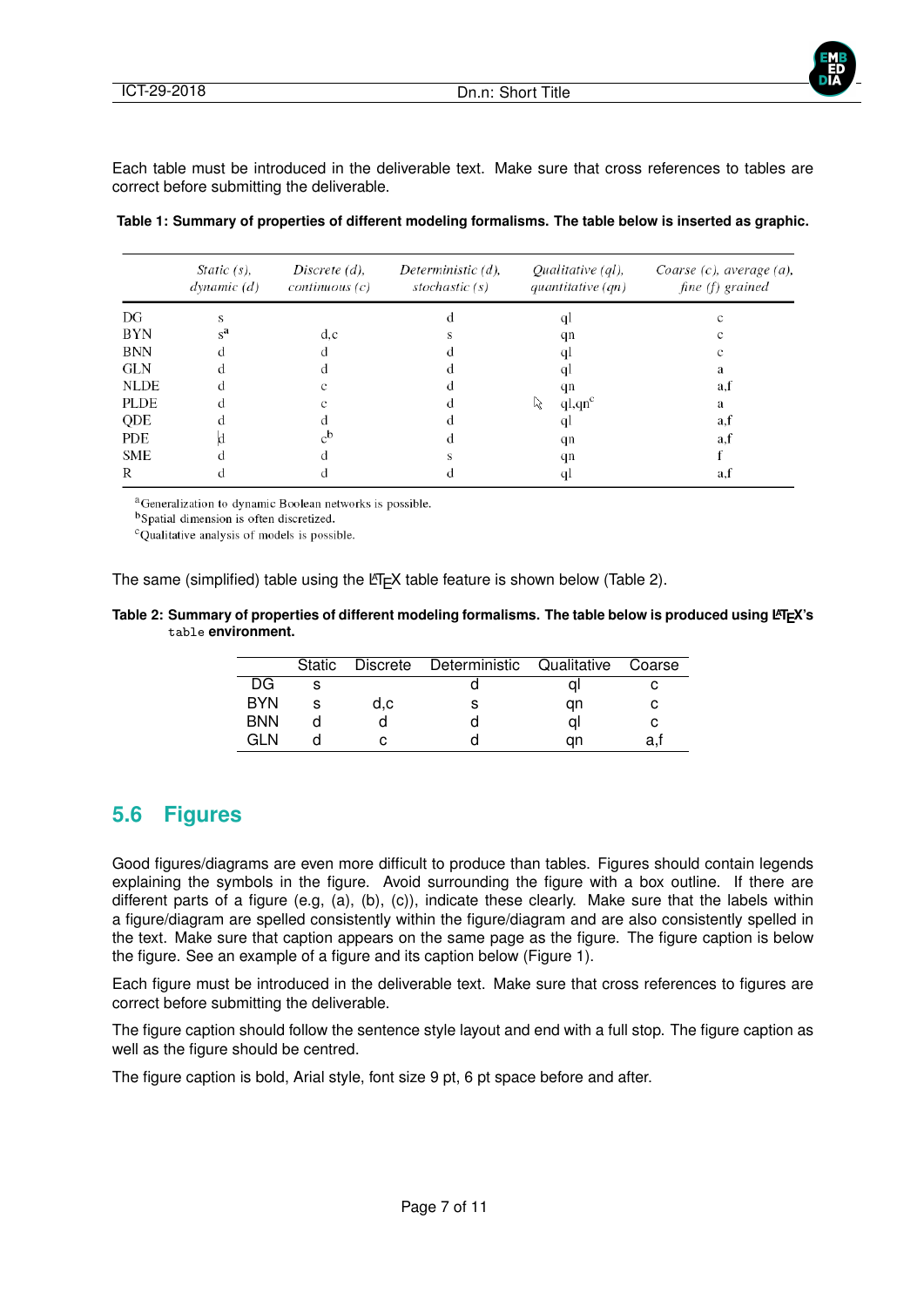



**Figure 1: Caption caption caption caption caption caption caption caption caption. (a) Caption caption caption, (b) Caption caption caption, (c) Caption caption caption.**

#### **5.7 Footnotes**

This<sup>1</sup> is a footnote.

# **6 Language and notation**

There are a few things we should consider when writing documents in terms of language. The question is not deeply philosophical in the sense of whether one or the other approach is fundamentally correct (or wrong). It is more the case of maintaining a certain level of consistency across the project.

Since British/UK English is the official version of English within the EC, we should by default use UK English spelling (and adopt a spell-checker set to UK English). Nevertheless, US spelling is also fine – the main issue to ensure is to be consistent within a given deliverable.

Quotation marks. UK English (unlike US), use single quotation marks ('X') instead of double quotation marks ("X"). At least maintain consistency within a document.

- It is claimed that Y is 'superior' to X.
- 'Good morning, Dave,' greeted HAL.

Do not use quotation marks to indicate emphasis – use italics, bold or underline style instead.

The accepted standard for separating orders of magnitude in large figures is not ',' or "" (quotation mark) or '.', but a non-breaking (small) space.

- This is inappropriate: 1,000,000 or 1.000.000 or 1'000'000 (very bad!)
- This is good: 1 000 000.

Capitalization. Use capitalization according to English grammar rules. If someone is interested, see capitalization rules:

http://andromeda.rutgers.edu/ jlynch/Writing/c.html http://www.grammarbook.com/punctuation/capital.asp

Tense. Use past tense when describing activities and tasks (experiments, developments, etc) carried out in the past.

• A test bed was set up to ...

<sup>&</sup>lt;sup>1</sup>The footnote is at the bottom of the same page where the footnote is cited and the font size is only 9 pt. Footnotes are useful to for including nasty-looking long Web references which would look terrible if used in the main flow of the text.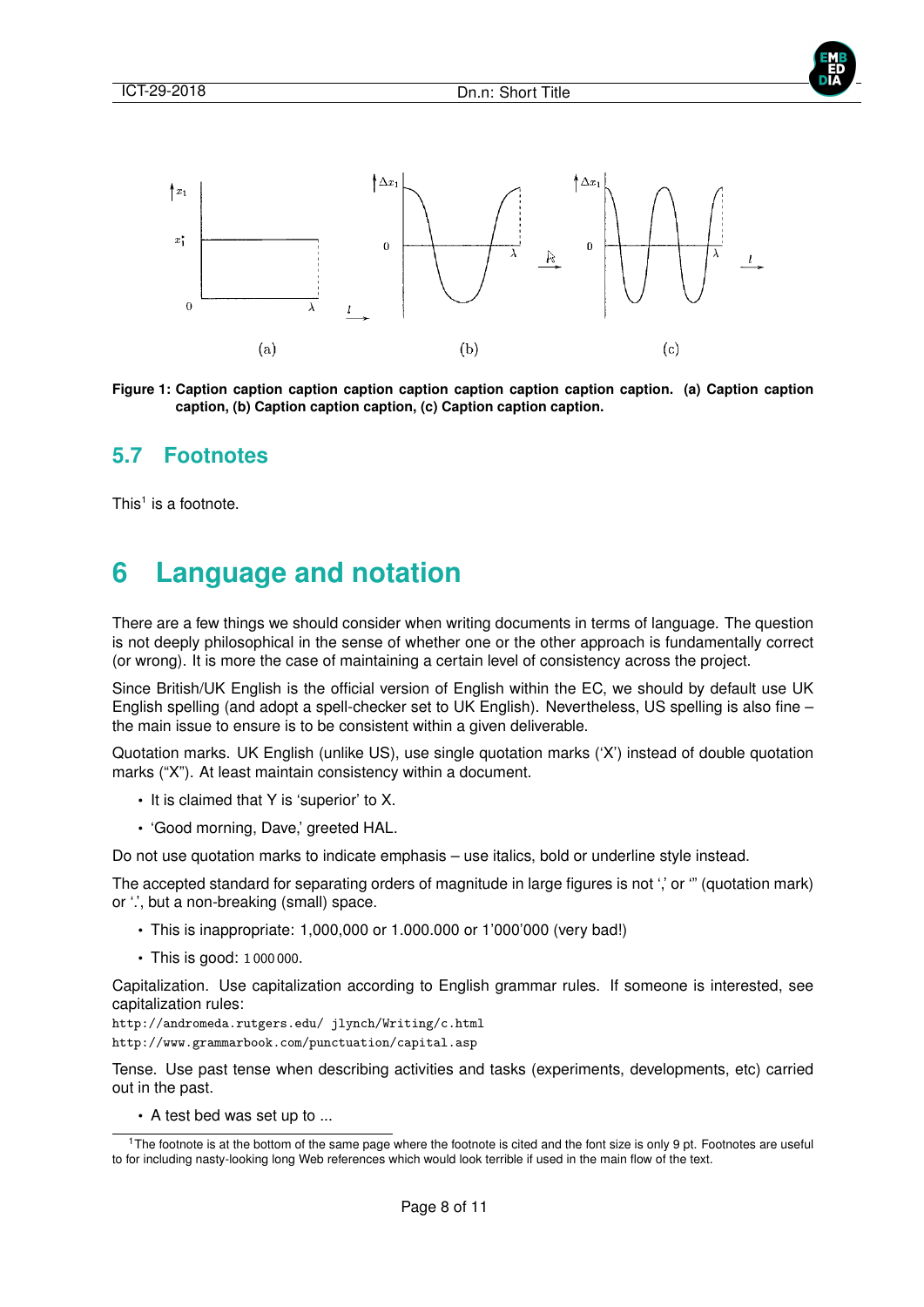

• The evaluation revealed that ...

Use present tense when describing the ideas, design, systems, etc. that exist in the present.

- The system supports the following exchange formats ...
- A key property of the system is its ability to ...

Large numbers. Use explicit format or scientific notation for large numbers

- Use 1 200 000 000, not 1.2bn or 1,200,000,000
- Or use 1.20  $10^9$  or  $1.20 \times 10^9$

Small numbers. As usual, unless in tables and similar elements, use one, two, ... , twelve for numbers  $<$  13, and 13, 14, ..., for large numbers.

Numbers and units. Use small space (In  $ETFX$ : or ) to separate figures from units. E.g.,

- 10 GB, not 10GB
- 2.13 s not 2.13s

Bits, bytes and pieces. Use the following terms and abbreviations for bytes (sometimes it is better to use the full term than the abbreviation).

Bits:

| kb or Kb | kilobit | 103  |
|----------|---------|------|
| Mb       | megabit | 106  |
| Gb       | gigabit | 109  |
| Tb       | terabit | 1012 |
| vtes:    |         |      |

By

| kB or KB | kilobyte | 103  |
|----------|----------|------|
| мв       | megabyte | 106  |
| GB       | gigabyte | 109  |
| TB       | terabyte | 1012 |

Number of decimals. When a number is expressed in the scientific notation, the number of significant digits (or significant figures) is the number of digits needed to express the number to within the uncertainty of calculation. For example, if a quantity is known to be 1.234  $\pm$  0.002, four figures would be significant. http://mathworld.wolfram.com/SignificantDigits.html

Unless there is a good reason, do not use more than three fractional digits or places (the number of digits following the point).

Other issues. Avoid overly long sentences. Certain rules suggest that sentence over approximately 20 words become difficult to understand and should therefore be avoided.

# **7** Using the LAT<sub>F</sub>X style files

To use the latex template, copy the contents of this directory and use template.tex as the master file of your deliverable (after renaming it as required). The necessary files are:

- embeddia.sty
- istcover.sty
- istprog.sty
- graphics/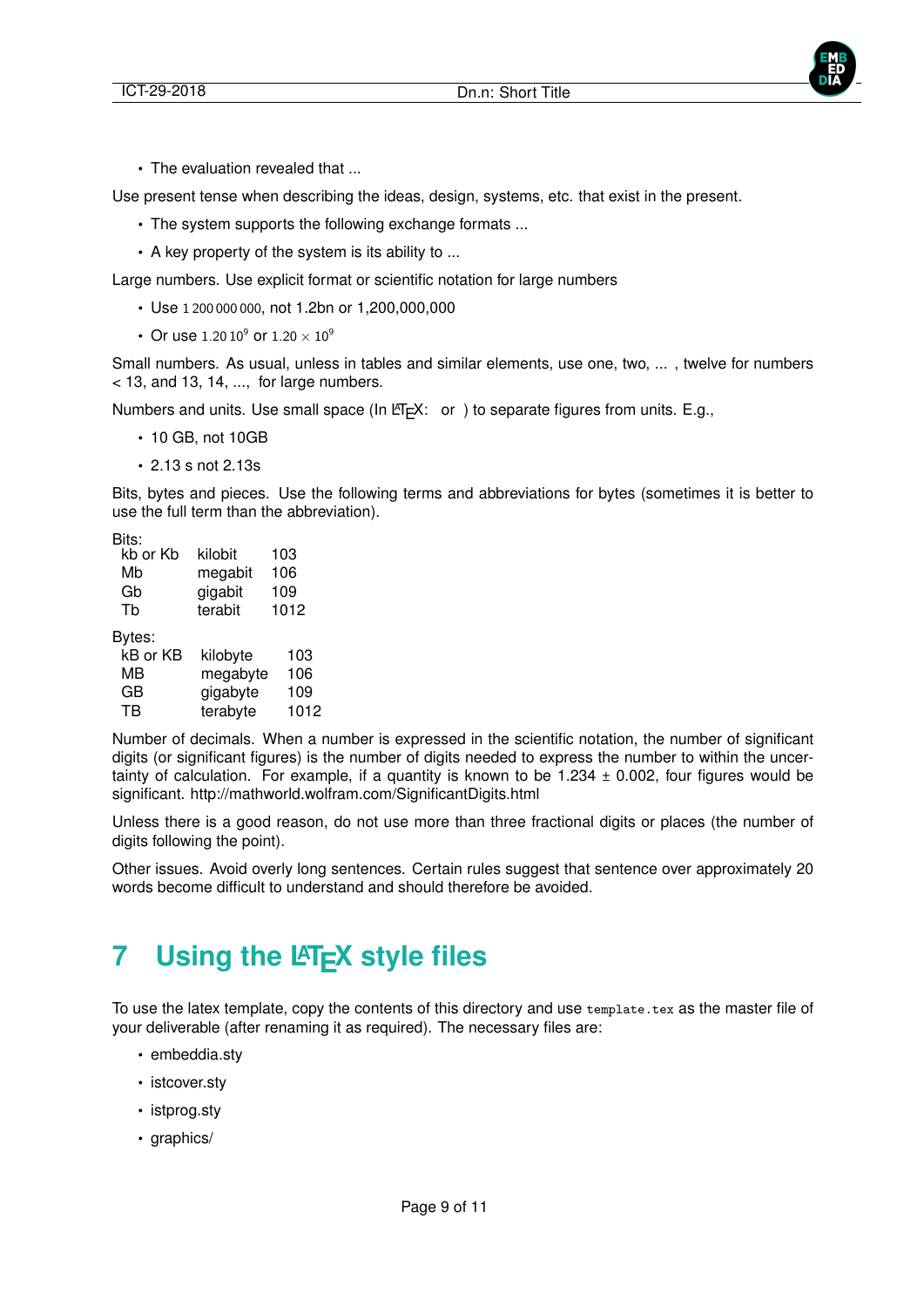

- **–** embeddiacoverbkg.pdf
- **–** embeddialogo.pdf

Use the following macros to populate the tables on the cover and on page two:

- $\cdot$  \istChange{}{}{}{}: for setting change log items. The first argument is the date, the second is the deliverable's version number, the third, the author's name, and the fourth the summary of changes made. You may add as many of these commands as you like. They will be stored and added to the table on the second page.
- \ProjectAcronym{}, \ProjectFullTitle{}, \ProjectRefNo{}: these are pre-set to the obvious values.
- \delivNumber{}: the eliverable number, Dn.n
- \delivName{}: deliverable'a title, as appears in the DOW
- \delivShortTile{}: Short Title
- \delivResponsible{}: partner in charge of the deliverable
- \delivVersion{}: version as vn.n
- \ActualDate{}: date of submission
- \delivDissLevel{}: PU, PP, RE or CO
- $\delta$  \delivType{}: R = report or O = other
- \delivWP{}: not used
- \delivAuthor{}: Lead author(s)
- \delivFPAuthor{}: Co-author(s)
- \delivStatus{}: draft,final, or submitted
- \delivKeywords{}: well...
- \delivTask{}: as Tn.n
- \delivExecSummary{} : a shor summary to go on the cover.

These declarations must appear before you issue the \makecover command, at the beginning of the report.

# **8 Formatting bibliographical references**

By default, references should use APA style (as, e.g., used in Google Scholar) and be ordered in alphabetic order. See for example (Tan, Kumar, & Srivastava, 2004), in the list below.

Other styles are also OK, nevertheless the authors should make sure that within a single document the notation to references and their citation should be consistent. In the text, the references should ideally be referred to by the author name and year, e.g., (Lamport, 1994); however, referencing by reference number is also acceptable.

# **9 Conclusions and further work**

Each deliverable should end with conclusions and plans for further work.